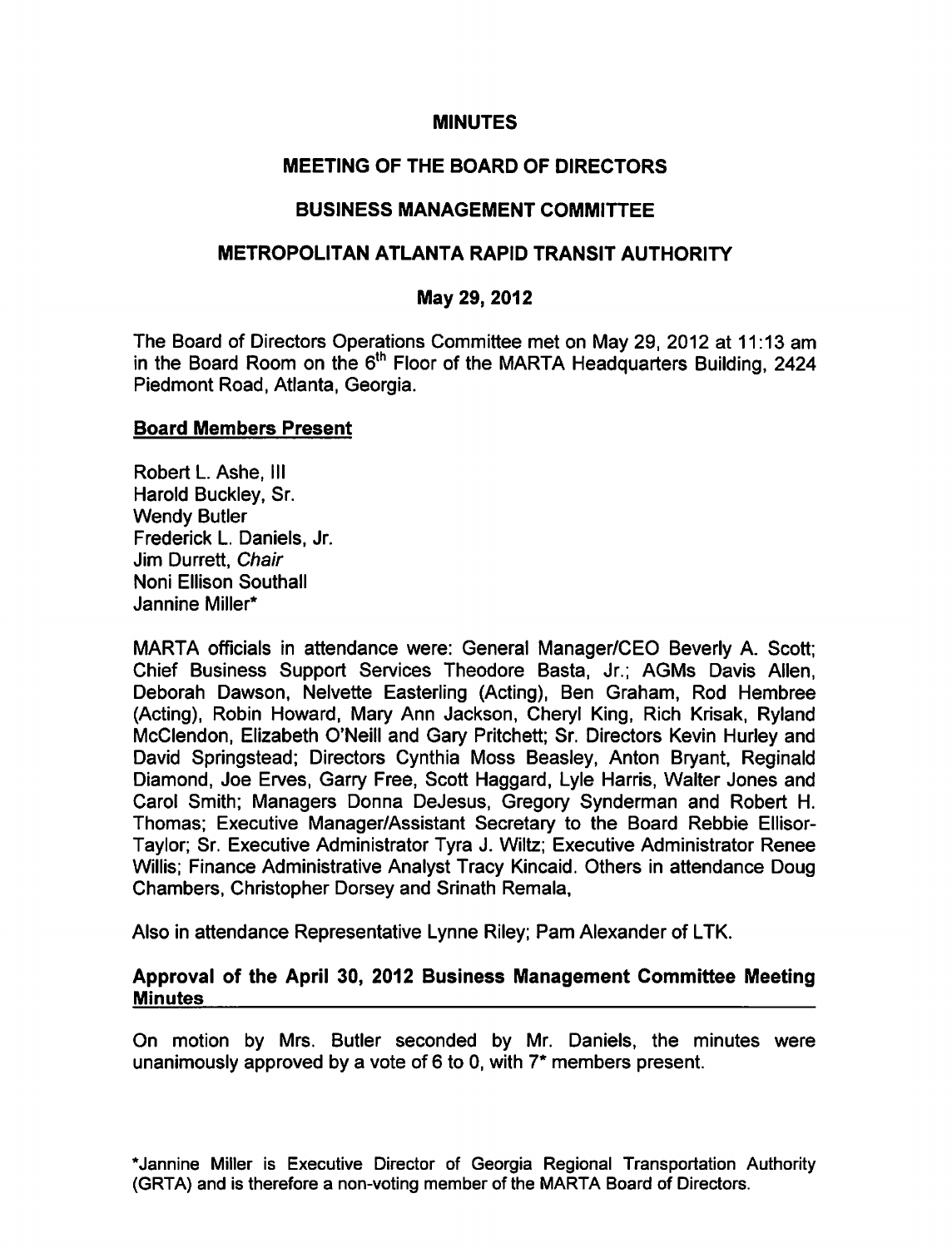Resolution Authorizing Request for Proposals for a Credit Facility or Direct Purchase Relating to the Outstanding \$200,000,000 Metropolitan Atlanta Rapid Transit Authority Variable Rate Sales Tax Revenue Bonds (Second Indenture Series). Series 2000

Mr. Hurley presented this resolution for Board of Directors approval authorizing the General Manager/CEO or her delegate to execute a request for proposals for a credit facility or direct purchase relating to the outstanding \$200,000,000 Metropolitan Atlanta Rapid Transit Authority Variable Rate Sales Tax Revenue Bonds (Second Indenture Series), Series 2000.

Mr. Daniels asked what is the refinance amount.

Mr. Hurley said \$2.7M.

Mr. Daniels asked what are the projected savings.

Mr. Hurley said 35-40 basis points or approximately \$600,000 to \$700,000 in savings per year.

Mr. Daniels asked that staff present the actual cost savings at the full Board meeting.

Mr. Hurley agreed.

Mr. Durrett asked when will the RFP results be in.

Mr. Hurley said August 6.

On motion by Mrs. Butler seconded by Mr. Buckley, the resolution was unanimously approved by a vote of 6 to 0, with  $7*$  members present.

# Resolution Approving the Operating and Capital Budgets for Fiscal Year 2013

Mr. Allen presented this resolution for Board of Directors approval to adopt the Fiscal Year 2013 Operation and Capital Budgets. This resolution also allows for the utilization of prior year carry-over to subsidize operating costs.

Mr. Daniels said MARTA was under budget last year in non-revenue vehicles.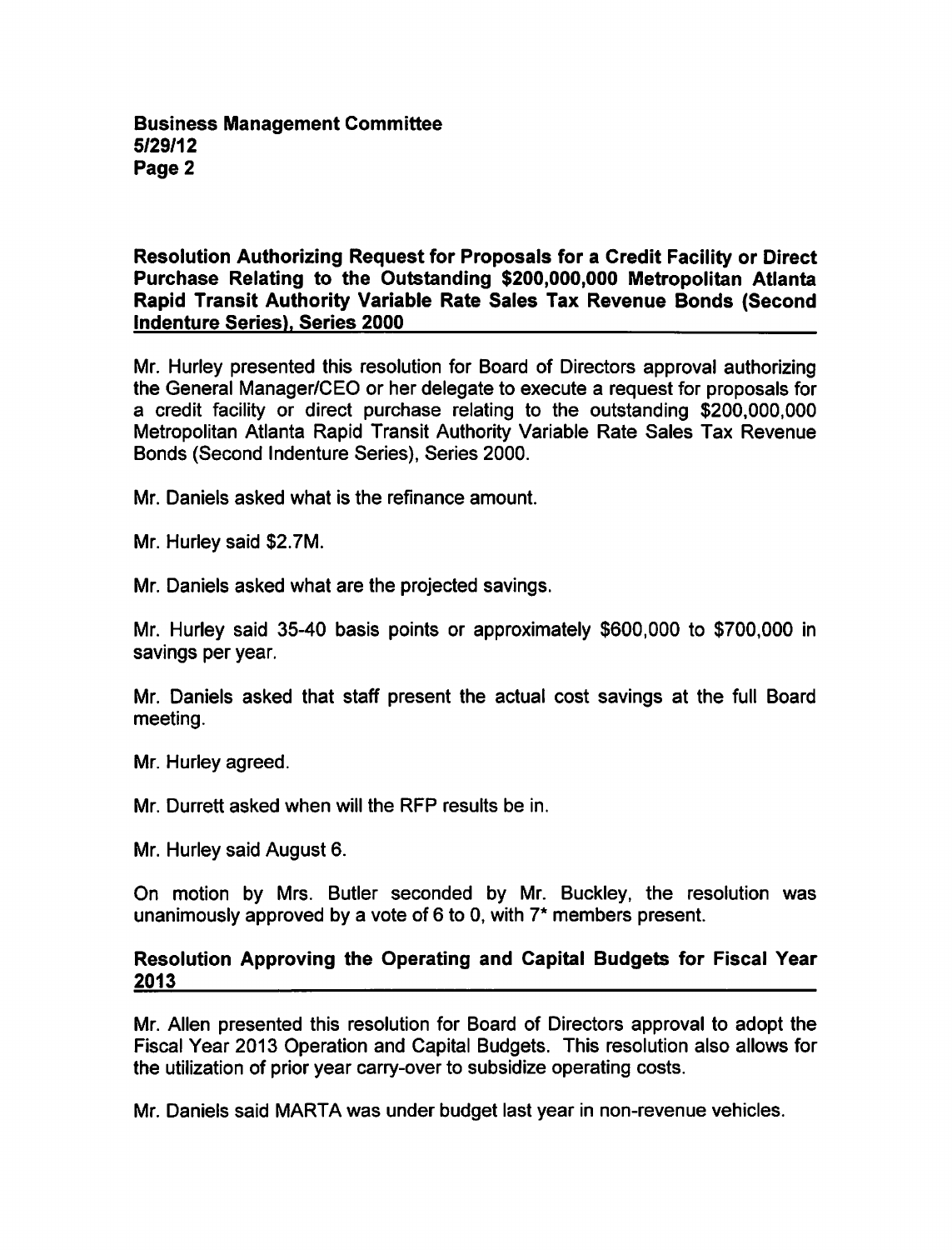Mr. Allen said it has been adjusted for FY13.

Dr. Scott added that the \$8M originally for Board Room renovations has been moved to station renovations.

On motion by Mr. Buckley seconded by Mrs. Butler, the resolution was unanimously approved by a vote of 6 to 0, with  $7^*$  members present.

## Briefing - March Fiscal Year-to-Date 2012 Budget Variance Analysis and Financial KPIs

Mr. Allen briefed the Committee on the March Fiscal Year-to-Date (YTD) 2012 Budget Variance Analysis and Financial KPIs.

### March 2012 Overview

- Total Net Revenues were \$2.35M, or 7.1%, less than budget (unfavorable)
- Total Net Expenses were \$1.1M, or 3.04%, less than budget (favorable)

# YTD Operating Revenues

Actual Revenues were unfavorable by \$1.2M, or 0.4%

# YTD Budget vs. Actual Expense Performance

- On a March YTD basis, Net Operating Budget Expenses were under budget (favorable) by \$9.6M, or 3.1%
	- $\circ$  Salaries & Wages were favorable by \$6.7M or 4.3% this positive variance was primarily due to net vacancies in a variety of positions throughout the agency
	- Overtime Expenses were \$3.2M or 19.9% over budget (unfavorable) due primarily to the coverage of represented employee vacancies in Rail and Bus Maintenance positions, Facilities, Rail Services and sworn Police Officers
	- Benefits were unfavorable by \$0.04M or 0.01% due primarily to overrun in represented employee healthcare costs; this overrun is currently under review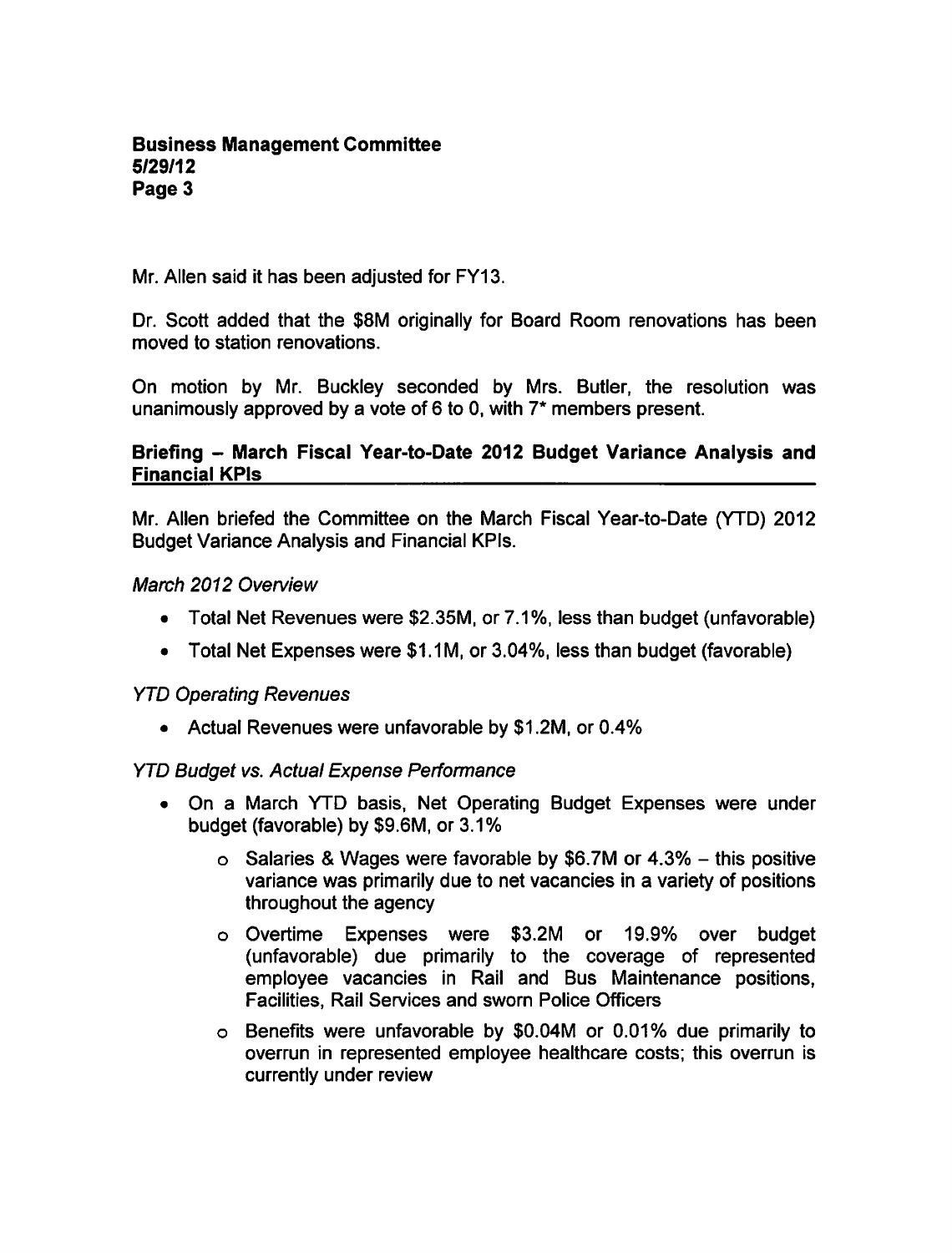# Sales Tax Subsidy

- YTD actual Net Operating Loss (deficit) of \$8.8M requires a Sales Tax Subsidy of 61.4%, which is favorable to the budget
- The Annual Budgeted Sales Tax Subsidy is 64.5%

# March Budget Variance

- The budget variance for the month of March was favorable at -3.04% under budget, mostly due to favorable variances in labor (vacancies), fuel and contractual services costs
- The budget variance for FY 2012 (the months of July through March) remains favorable at -3.12% under budget, also mostly due to favorable variances in labor (vacancies) and contractual services costs

# Combined Ridership

- Combined Ridership for the month of March was 11.5M unlinked passenger boardings, which exceeded the forecasted total of 9.9M by 1.6M trips, or 16.2%
- Combined Ridership of 102.2M unlinked trips for FY 2012 (the months of July through March) exceeded the forecast of 93.9M unlinked trips by 8.3M, or 8.9%

# Bus Cost per Passenger Trip

- Cost per Bus Passenger Trip of \$3.46 in March was better than the forecast of \$4.22 by \$0.76, or 18.0%
	- This favorable variance was due to bus ridership exceeding the forecast of unlinked trips by 794K, or 18.1%, as well as net underruns in budgeted expenses.
- Cost per Bus Passenger Trip of \$3.36 for the FY 2012 (the months of July through March) was better than the forecast of \$3.86 by \$0.50, or 13.0%
	- Mostly due to Bus Ridership exceeding the forecast of unlinked trips by 4.8M, or 11.5%, as well as net under runs in budgeted expenses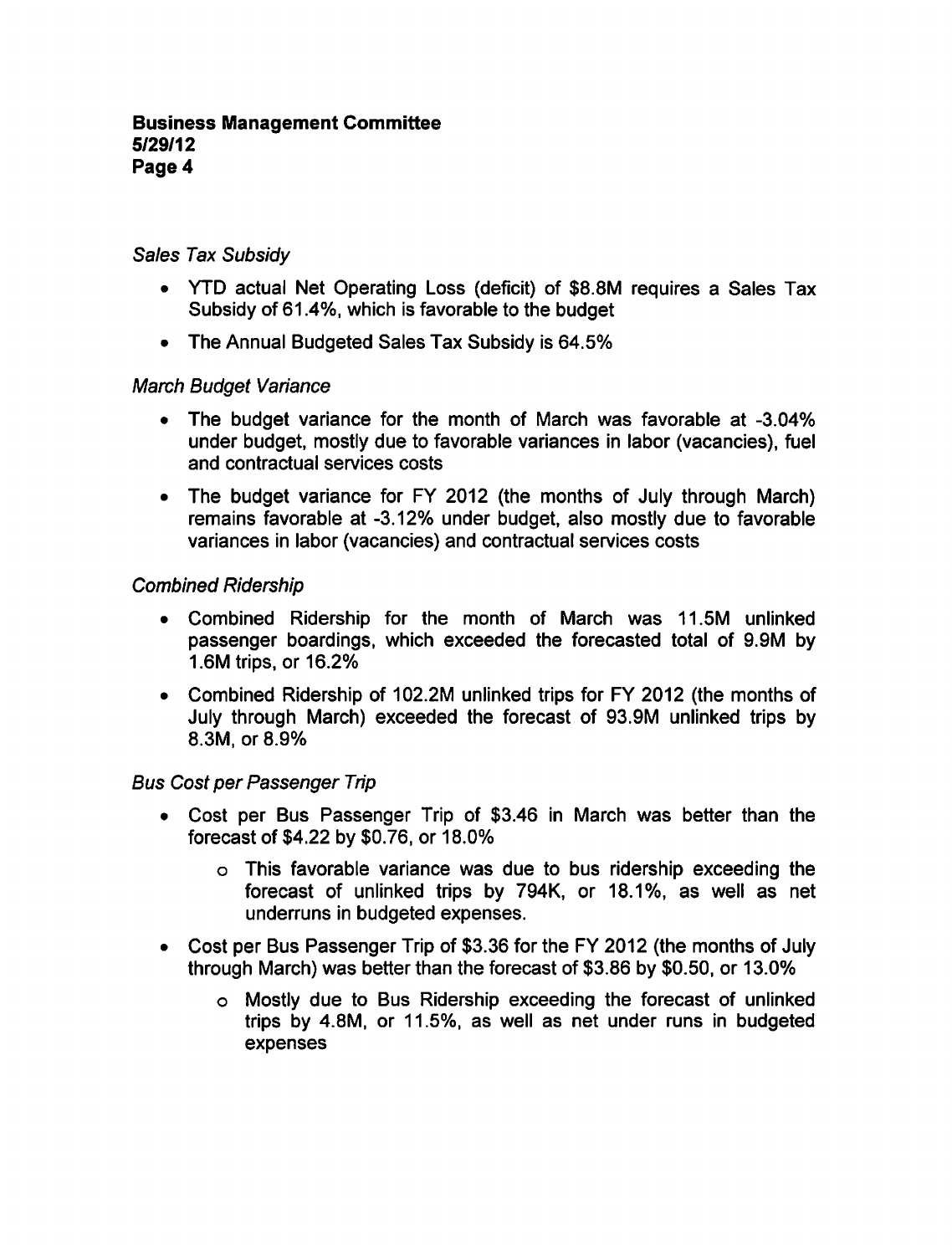## Rail Cost per Passenger Trip

- Cost per Rail Passenger Trip of \$2.34 in March was better than the forecast of \$2.77 by \$0.43, or 15.5%
	- This favorable variance was mostly due to Rail Ridership exceeding the forecast of unlinked trips by 812K, or 15.0%, as well as net underruns in budgeted expenses
- Cost per Rail Passenger Trip of \$2.30 for FY 2012 (the months of July through March) was better than the forecast of \$2.53 by \$0.23, or 9.1%
	- Mostly due to Rail Ridership exceeding the forecast of unlinked trips by 3.5M, or 6.8%, as well as net underruns in budgeted expenses

### MARTA Mobility Cost per Passenger Trip

- $\bullet$ The Cost per MARTA Mobility Passenger Trip of \$29.56 in March was better than the forecasted \$39.45 by \$9.89, or 25.1%
	- This favorable variance was mostly due to Mobility Ridership exceeding the forecast of unlinked trips by 11.5K, or 29.2%, as well as net underruns in budgeted expenses
- The Cost per MARTA Mobility Passenger Trip of \$30.13 for FY 2012 (the months of July through March) was better than the forecast of \$36.09 by \$5.96, or 16.5%
	- Mostly due to Mobility Ridership exceeding the forecast of unlinked trips by 59.8K, or 15.9%, as well as net underruns in budgeted expenses

# Briefing - March and March Year-to-Date Fiscal Year 2012 Key Performance Indicators

Mr. Basta briefed the Committee on March and March Year-to-Date (YTD) Fiscal Year 2012 Key Performance Indicators (KPIs).

#### Financials KPIs

- All 5 Financial KPIs are performing better than their monthly and Fiscal YTD Targets
- Budget Variance KPI is favorable for the month of March mostly due to favorable variances in labor costs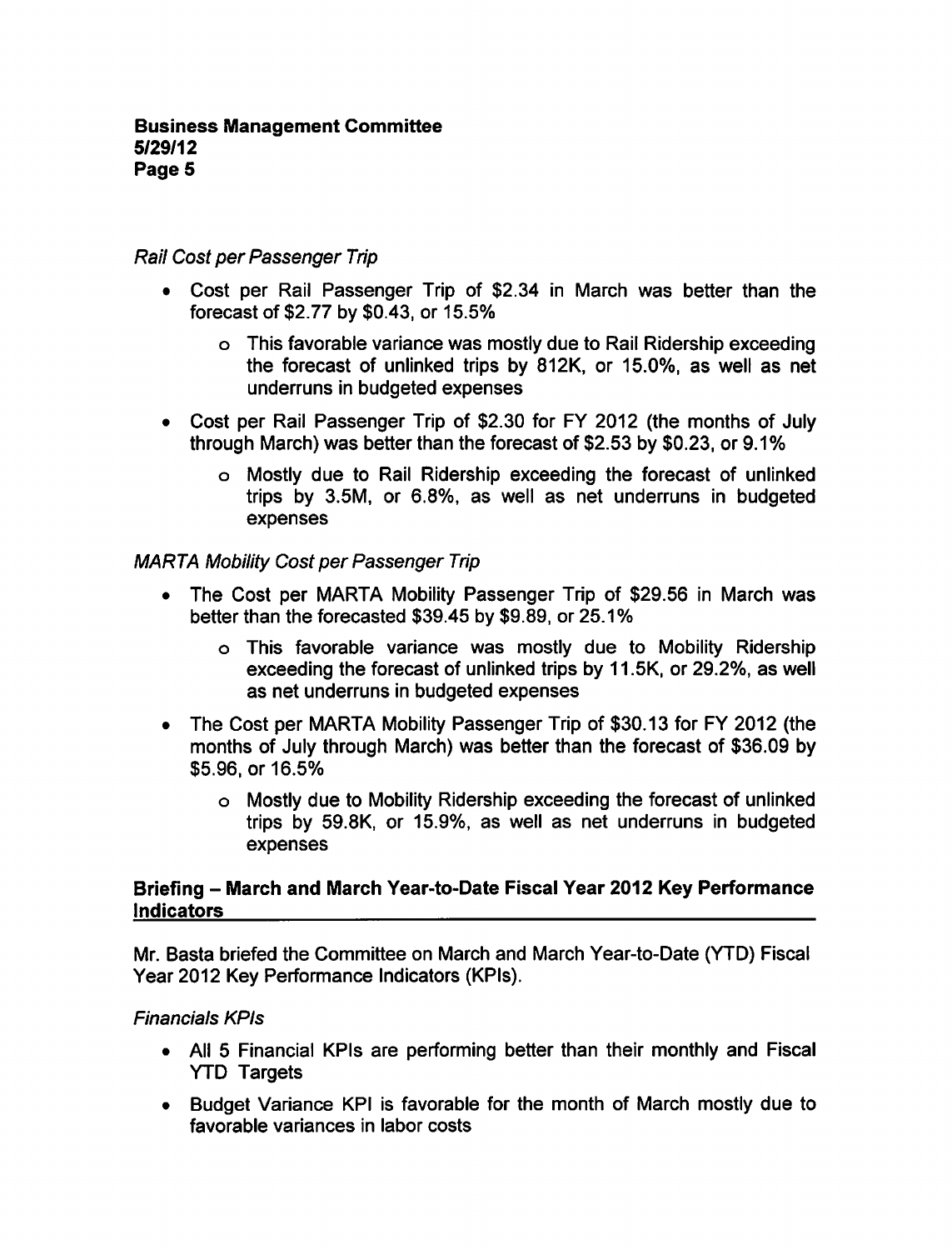YTD Combined Ridership exceeded forecast by 8.3M unlinked boardings, or 8.8%

# Customer Service KPIs

These 2 KPIs, measuring responsiveness of MARTA's Customer Service Centers, have performed better than their individual targets for the past 12 consecutive months

# Bus Operations KPIs

- Bus OTP, MDBF and MDBSI missed their targets for the month of March, but have shown steady progress throughout the year
- Bus Complaint Rate has exceeded the target by a substantial margin for the 12th consecutive month and is well below last year's actual rate

# Rail Operations KPIs

- Rail OTP, MDBSI and Customer Complaints continue to perform better than their monthly and YTD targets
- Rail MDBF has missed the target but has not impacted service delivery

# Mobility Operations KPIs

- Mobility OTP, MDBF and MDBSI continue to miss their monthly and YTD targets mostly due to a large number of new, inexperienced operators added to the force to keep up with the continuously increasing demand for mobility trips
- Two KPIs, measuring responsiveness of Mobility Reservation Services (Call Waiting Abandonment Rate) continue to perform better than goal while the Trip Denial Rate has been kept at zero

# Facilities Operations KPIs

- Escalator and Elevator Availability KPIs are showing dramatic (former) and/or continuous (latter) improvements respectively, relative to monthly and YTD goals
- When the annual goals are discounted for planned units held out of service for capital rehabilitation (former) or scheduled maintenance (latter), both KPIs exceed the Annual Availability Goal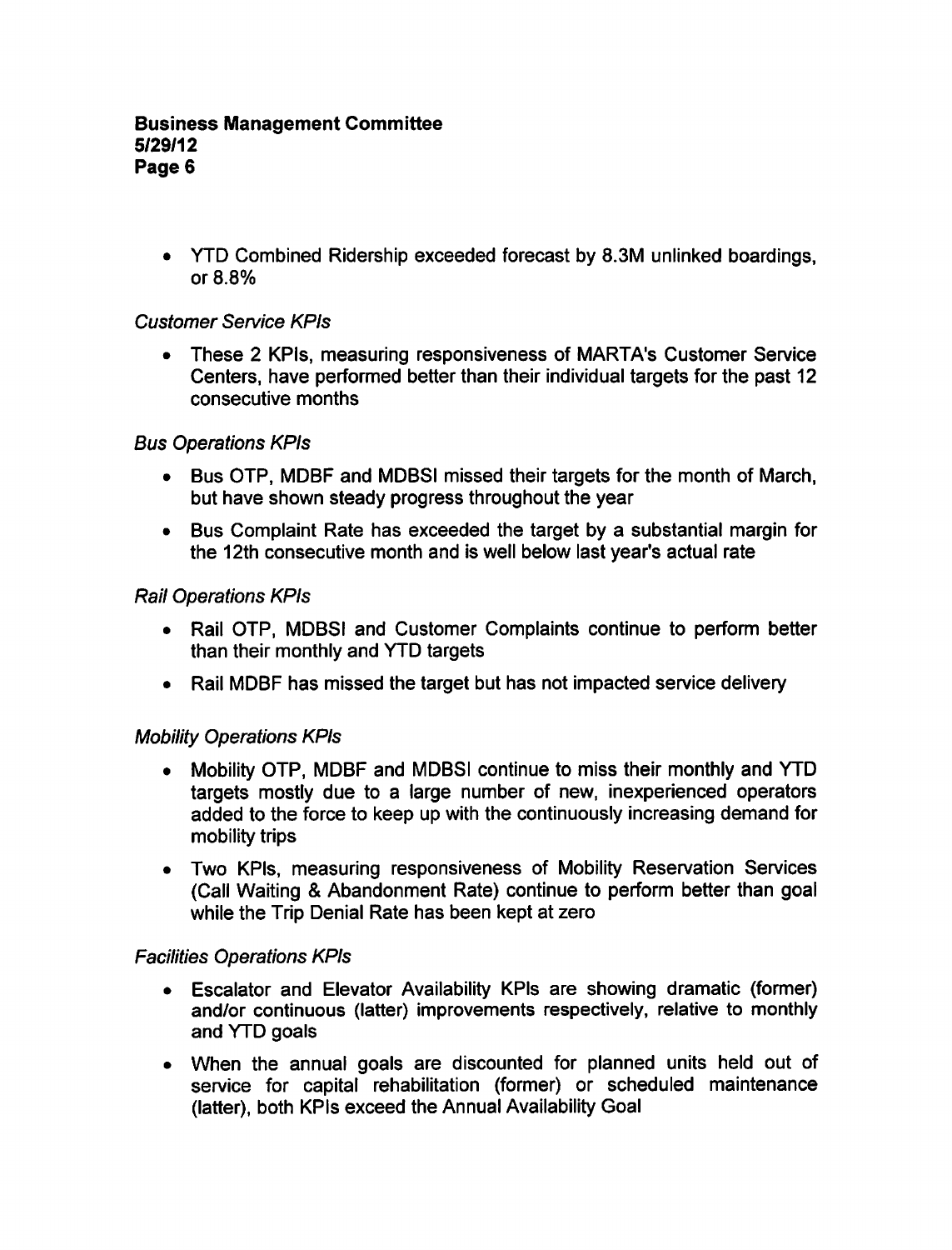## Safety & Security KPIs

- The Employee Accident Rate has again performed better than the monthly target and is now lower than the annual goal on a YTD basis for the first time this year
- The Part I Crime Rate, Bus Collision Rate and Mobility Collision Rate missed their monthly targets, with the Part 1 Crime and Bus Collision YTD rates within reach of achieving their annual goals

Mr. Daniels asked what is the benchmark for Bus On-Time Performance (OTP).

Mr. Basta said 75%.

Mr. Daniels asked how was it determined.

Mr. Basta said it was a starting point in establishing a target for OTP.

Dr. Scott said 75% is not unusual for the transit industry. Due to budget constraints the Authority did not add more time. However, the target will be reexamined through the KPMG Audit.

Mr. Daniels said it seems an artificial line has been set and there are additional factors to consider. The Board would like to see the target stretched.

Mrs. Butler asked about the other averages within the transit industry.

Dr. Scott said typically 80% but every agency evaluates differently and it all comes to cost.

Ms. Miller said she would like to know the reasons for the delays.

Mr. Durrett said some delays can be avoided while others cannot.

Ms. Jackson said it is important to note that the Bus OTP goal is raised every year.

Dr. Scott said the biggest issue in delays is the loading of Breeze cards on buses.

Mr. Daniels asked what is MARTA doing to address Mobility OTP.